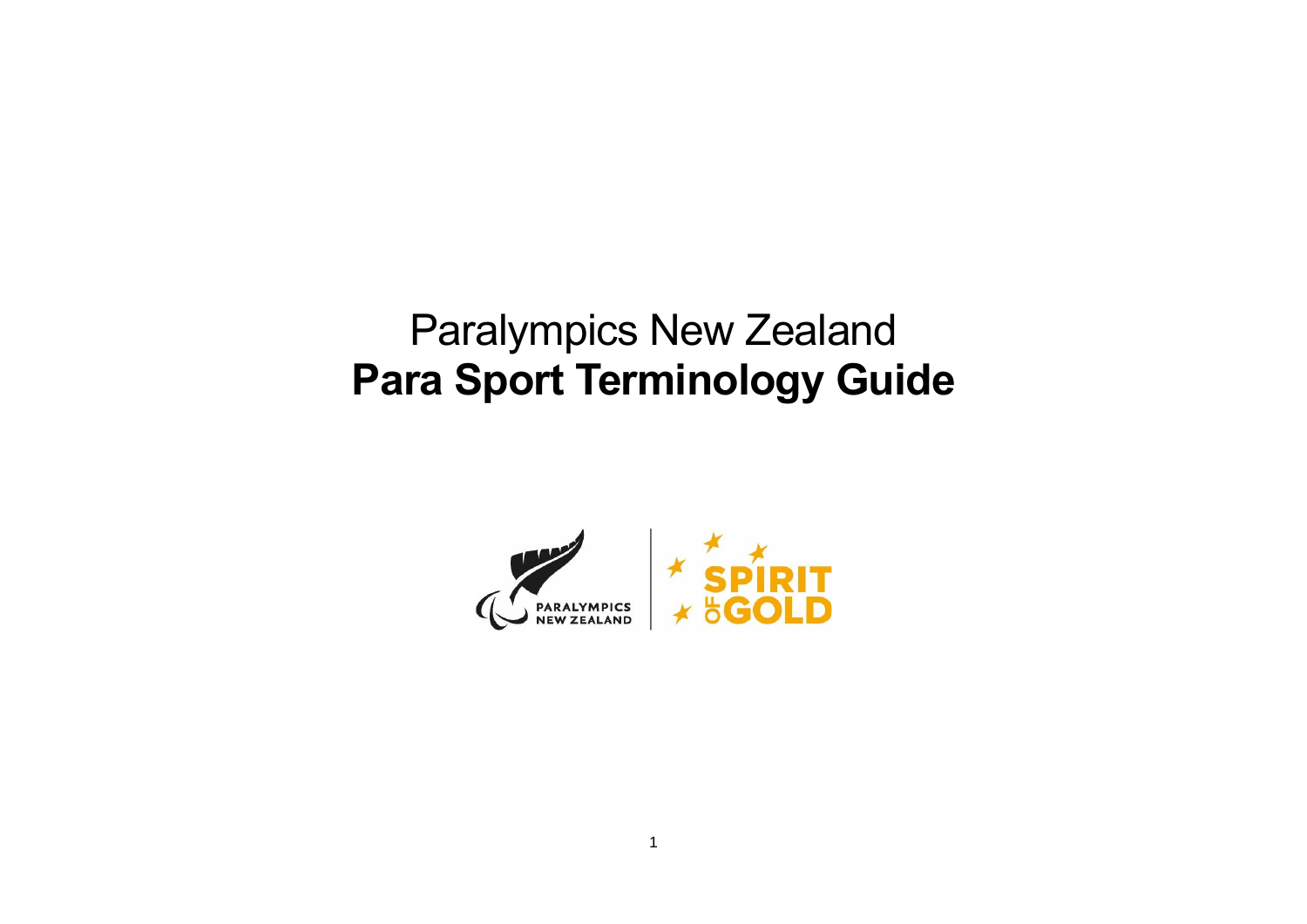## **Introduction**

Paralympics New Zealand (PNZ) has produced this terminology guide which is designed to assist with the language of Para sport.

We hope it proves valuable to you as we work together to achieve the Paralympics New Zealand vision of "through Para sport lives will be transformed".

## **Paralympics New Zealand's Intellectual Property**

Paralympics New Zealand is the National Paralympic Committee (NPC) for New Zealand and is the primary guardian of all International Paralympic Committee Intellectual Properties (IP) in New Zealand including all Paralympic terminology, plus the symbol, flag, motto, anthem, identifications and designations, emblems and the flame and torches.

Organisations that wish to use the Paralympic properties including use of terminology are encouraged to read this guide to gain an understanding of Para sport terminology.

To request consent to use Paralympic properties in relation to events, programmes, etc run by organsiations, please contact Paralympics New Zealand.

For a full list of Para sports refer to [summer Para sports](https://paralympics.org.nz/summer/summer-para-sports/) and [winter Para sports.](https://paralympics.org.nz/winter/winter-para-sports/)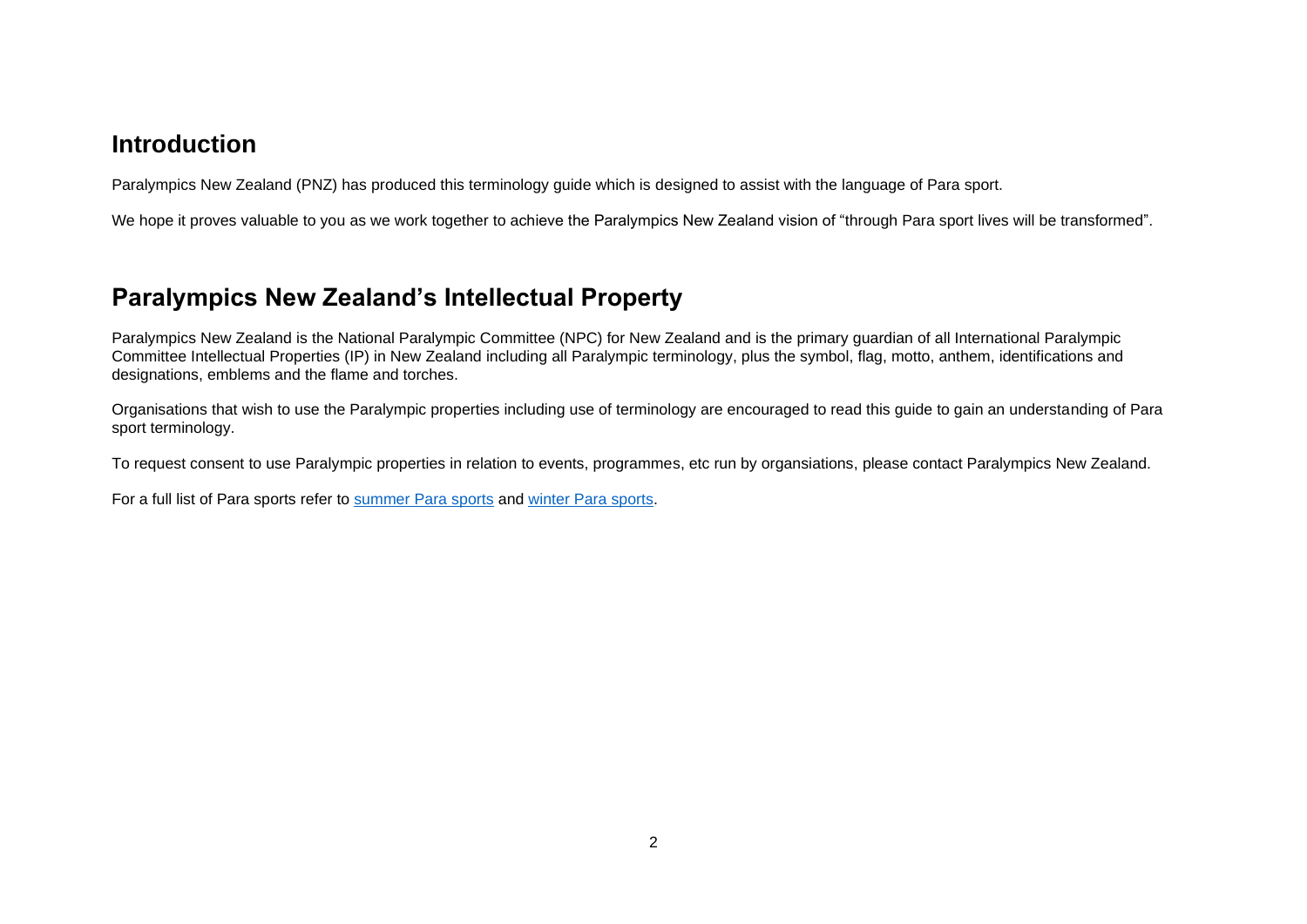# **Guide to terminology usage**

## **Para sport based terms**

| <b>Use</b>                                                       | Instead of                                                    | <b>Description</b>                                                            |
|------------------------------------------------------------------|---------------------------------------------------------------|-------------------------------------------------------------------------------|
| Para sport e.g. Para swimming, Para cycling                      | Para-Sport, para swim, disabled swimming etc                  | Para sport refers to all sport for athletes with an                           |
| (refer to page 6 for a full list of Para sports):                |                                                               | eligible impairment, whether they feature on the                              |
| Capital P for Para                                               |                                                               | Paralympic Games programme or not.                                            |
| Space (no hyphen), then the sport name in                        |                                                               | The International Federation must be recognised                               |
| lower case                                                       |                                                               | by the IPC and therefore operate under the IPC<br>Athlete Classifcation Code. |
| In Shooting Para sport, the sequence of the<br>words is reversed |                                                               |                                                                               |
| Some disability sports do not include 'Para',<br>$\bullet$       |                                                               |                                                                               |
| but still follow the initial capital letter rule, e.g.           |                                                               |                                                                               |
| Wheelchair rugby, Goalball, Boccia                               |                                                               |                                                                               |
| Paris 2024 Paralympic Games                                      | <b>Paralympic Games Paris</b>                                 | Formal full name of Paralympic Winter or                                      |
| Milano Cortina 2026 Paralympic Winter                            | Paralympics Paris                                             | Summer Games in the correct format.                                           |
| Games                                                            |                                                               |                                                                               |
| Paris 2024 Paralympics                                           | 2024 Paris                                                    | Informal name and format for Paralympic Winter                                |
| <b>Paris 2024</b>                                                | Paralympic Winter Games Milano Cortina<br>2026 Milano Cortina | or Summer Games. For informal or subsequent                                   |
| Milano Cortina 2026 Paralympics<br>Milano Cortina 2026           |                                                               | usage.                                                                        |
| <b>Paralympic Games</b>                                          | Para-Games                                                    | Non year specific games term. The Paralympic                                  |
| <b>Paralympic Winter Games</b>                                   | Para-Olympics or Paraplegic Olympics                          | Games are separate to the Olympics.                                           |
|                                                                  | Olympics                                                      |                                                                               |
| Paralympics                                                      |                                                               | Informal abbreviation for Paralympic Games. For                               |
| <b>Winter Paralympics</b>                                        |                                                               | informal or subsequent usage.                                                 |
| The Paris 2024 New Zealand Paralympic Team                       | The Paris 2024 Paralympic Team                                | "Paris 2024" can be left out where the specific                               |
| The New Zealand Paralympic Team                                  |                                                               | Paralympics doesn't matter, or where the specific                             |
|                                                                  |                                                               | Paralympics is clear from the context.                                        |
| London 2022 World Para Athletics                                 | World Para Athletics 2022                                     | World Championship event names have a capital                                 |
| Championships                                                    |                                                               | on each word. They usually follow the format of                               |
|                                                                  |                                                               | city name, year, 'World', sport name,                                         |
|                                                                  |                                                               | 'Championships'.                                                              |
| PNZ Para Cycling Programme                                       | NZ Para cycling Programme                                     | Programme names are all in upper case.                                        |
| Para Sport Manager                                               | Para sport Manager                                            | PNZ staff titles have a capital on each word.                                 |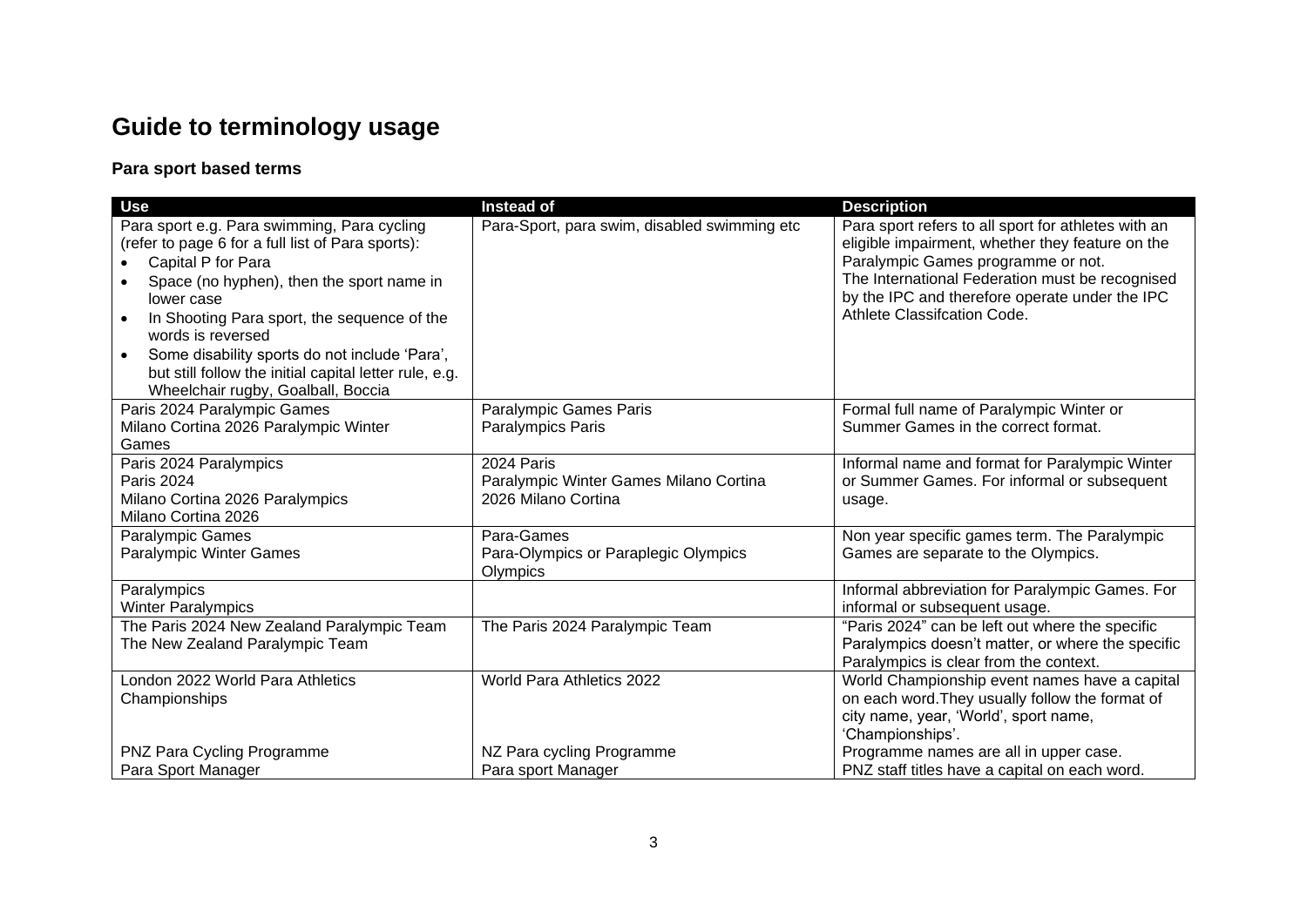| <b>World Para Athletics</b> | <b>IPC Athletics</b>          | International Federations names are all in upper    |
|-----------------------------|-------------------------------|-----------------------------------------------------|
| World Para Alpine Skiing    | <b>IPC Skiing</b>             | case. They usually follow the format of World,      |
|                             |                               | following by the sport name.                        |
| Classification              | Handicap, categorisation, etc | Athlete classfication is a defining feature of Para |
|                             |                               | sport. It is defined as groupinig eligible athletes |
|                             |                               | into sport classes according to how much their      |
|                             |                               | impairment affects fundamental activities for each  |
|                             |                               | specific sport or discipline.                       |
| Paralympics New Zealand     | New Zealand Paralympics       | The only acceptable abbreviation for Paralympics    |
| <b>PNZ</b>                  | Para NZ                       | New Zealand is PNZ. Not to be used in headings      |
|                             | Para Olympics NZ              | to start sentences and only after a full version of |
|                             |                               | the term has been used.                             |

### **Para athlete based terms**

| <b>Use</b>                              | <b>Instead of</b>                          | <b>Description</b>                                 |
|-----------------------------------------|--------------------------------------------|----------------------------------------------------|
| Paralympian                             | Para olympian or Olympian                  | A Para athlete who has competed at the             |
|                                         |                                            | Paralympic Games.                                  |
| <b>Retired Para athlete</b>             | Former Paralympian                         | Paralympian is a title for life, it is not removed |
|                                         | Ex-Paralympian                             | after retirement                                   |
| Para athlete                            | Paralympian (if have not competed at the   | A Para athlete is a person with an eligible        |
| Para swimmer                            | Paralympic Games)                          | impairment who participates in Para sport.         |
| Paralympic hopeful                      |                                            | Specifically, the term if used for athletes who    |
|                                         |                                            | have not yet competed at a Paralympic Games,       |
|                                         |                                            | or for amateur athletes.                           |
|                                         |                                            | The International Federation of their sport must   |
|                                         |                                            | be recognised by the IPC.                          |
| Disabled athlete                        | Cripple, handicap, invalid, impaired, etc. | These nouns all have negative connatations in      |
|                                         |                                            | the English language and should not be used        |
| Non-disabled athlete or Olympic athlete | An athlete without a disability            | As per the International Paralympic Committee      |
|                                         | Able-bodied athlete                        | (IPC) quidelines.                                  |

Information on impairment is of secondary importance to a Para athlete's achievements, it is part of their story but it is not the only part and certainly not the main point. If should not be the focus of the item/article and must be a factual statement.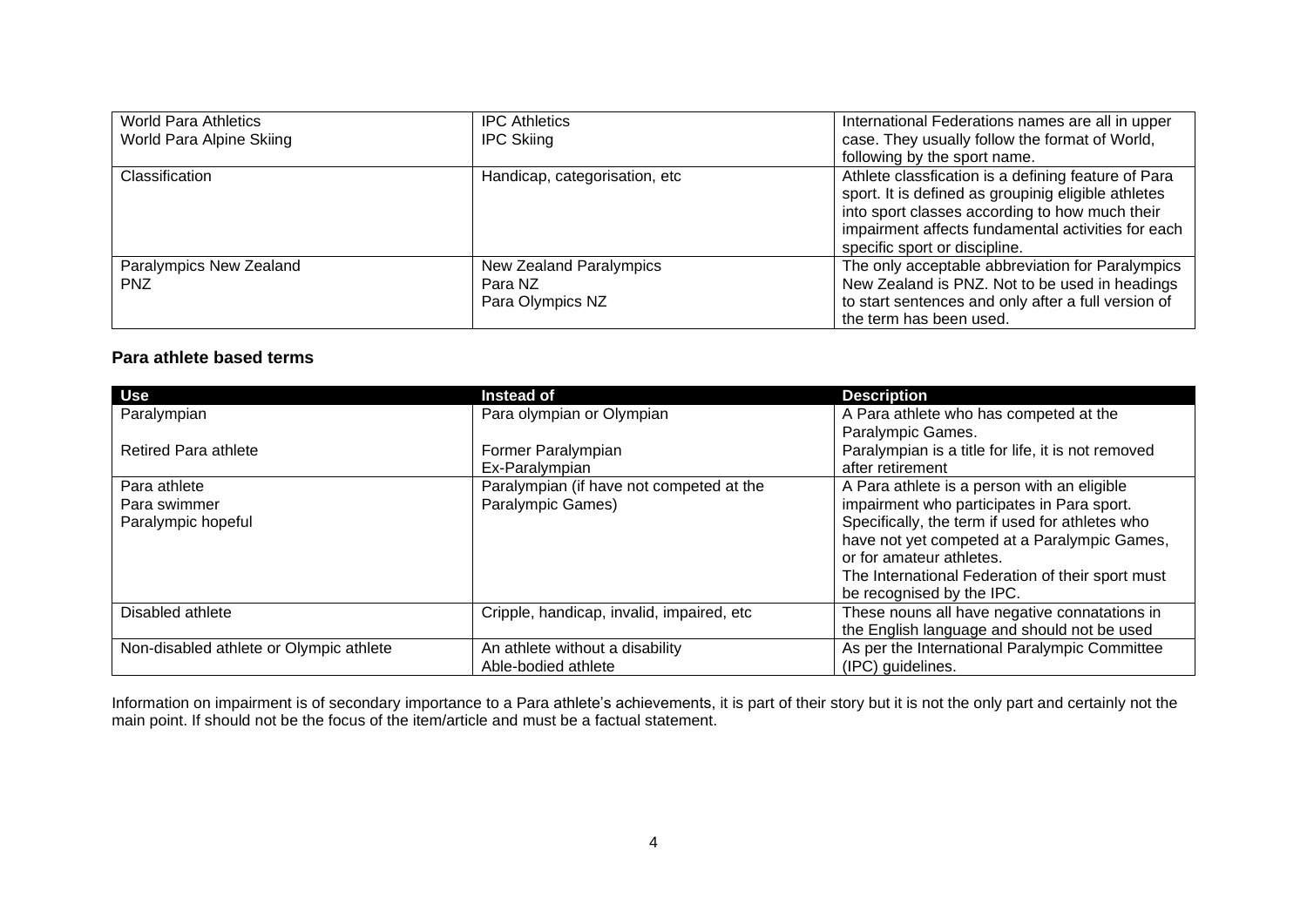## **Disability based terms**

| <b>Use</b>                                         | <b>Instead of</b>                            | <b>Description</b>                                 |
|----------------------------------------------------|----------------------------------------------|----------------------------------------------------|
| Disability or specific impairment e.g. has an      | Suffers from cerebral palsy, handicap, etc.  | Disability is a statement of fact or refers to a   |
| intellectual impairment, has cerebral palsy, has a | Inflicted with cerebral palsy, handicap, etc | medical conditiion. 'Suffering' portrays the       |
| spinal injury, is an amputee, has tetraplegia, etc |                                              | individual as being in a weak, frail or tragic     |
|                                                    |                                              | position.                                          |
| A Para athlete who has a spinal cord injury or a   | A spinal injury athete or a paraplegic       | A person might have a disability or impairment     |
| Para athlete with paraplegia                       |                                              | but it does not define them as a person.           |
| Wheelchair user                                    | Is wheelchair bound                          | Terms like 'bound' or 'confined' should be         |
|                                                    |                                              | avoided as they infer entrapment. Instead a        |
|                                                    |                                              | wheelchair is an aid or tool, which a person uses. |
| Amputation or amputee                              | Stumps                                       | Someone 'with an amputation' or is an 'amputee'    |
|                                                    |                                              | are both correct terms. However, bear in mind      |
|                                                    |                                              | that sometimes people have a similar impairment    |
|                                                    |                                              | but not from amputation, it may be present from    |
|                                                    |                                              | birth.                                             |
| Non-disabled person                                | Able-bodied person                           | As per Human Rights Commission guidelines.         |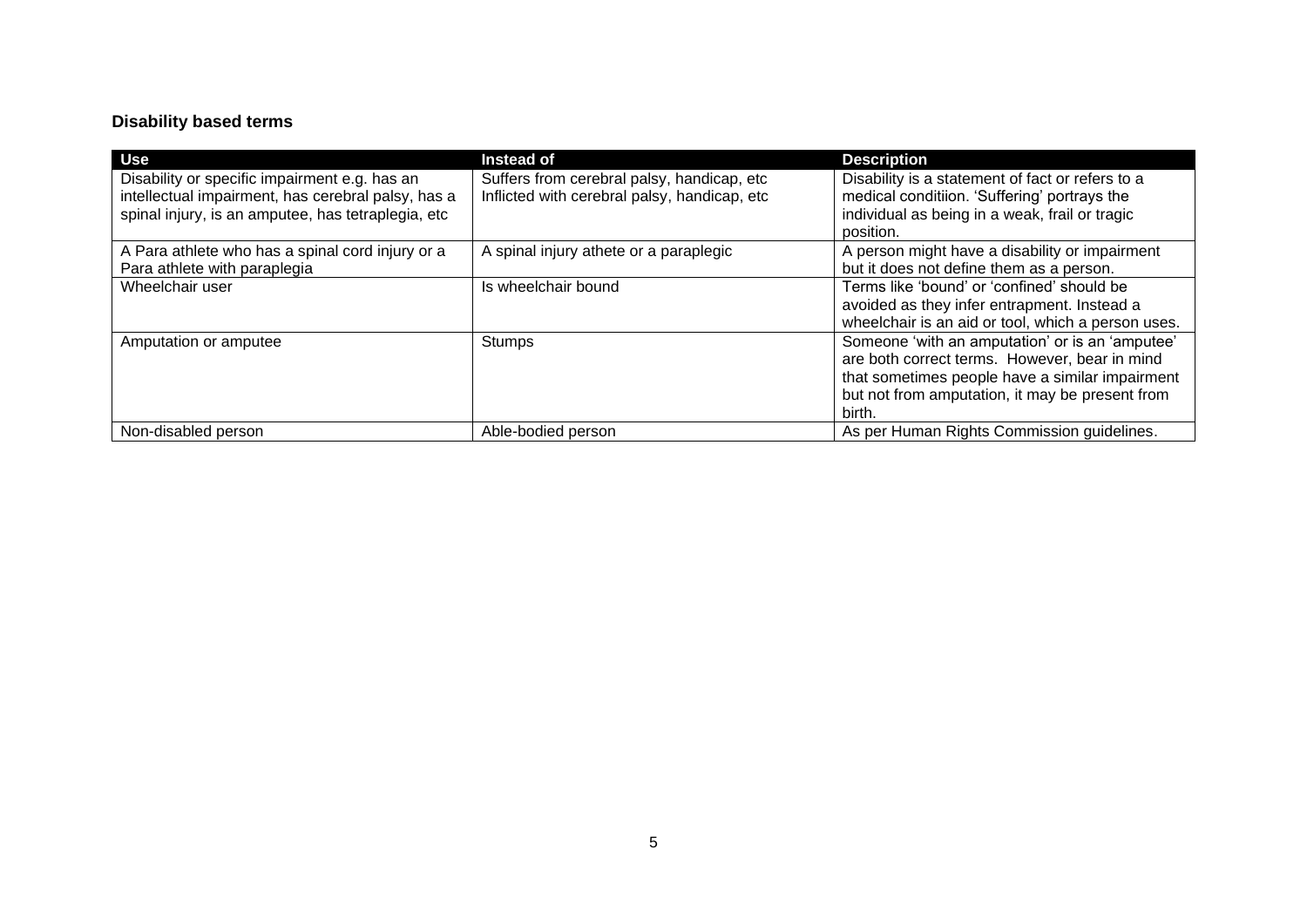## **Full list of Para sports**

(Para has a capital P, but following words do not.)

| Para sports - Summer                          | Para sports - Winter                                    |
|-----------------------------------------------|---------------------------------------------------------|
| Para archery                                  | Para alpine skiing                                      |
| Para athletics                                | Para biathlon                                           |
| Para badminton                                | Para cross-country skiing (cross-country is hyphenated) |
| <b>Boccia</b>                                 | Para ice hockey                                         |
| Para canoe                                    | Para snowboard                                          |
| Para cycling                                  | Wheelchair curling                                      |
| Para dance sport                              |                                                         |
| Para equestrian                               |                                                         |
| Blind football (previously Football 5-a-side) |                                                         |
| Football 7-a-side                             |                                                         |
| Goalball                                      |                                                         |
| Para judo                                     |                                                         |
| Para powerlifting                             |                                                         |
| Para rowing                                   |                                                         |
| Para sailing                                  |                                                         |
| Shooting Para sport                           |                                                         |
| Sitting volleyball                            |                                                         |
| Para swimming                                 |                                                         |
| Para table tennis                             |                                                         |
| Para taekwondo                                |                                                         |
| Para triathlon                                |                                                         |
| Wheelchair basketball                         |                                                         |
| Wheelchair fencing                            |                                                         |
| Wheelchair rugby                              |                                                         |
| Wheelchair tennis                             |                                                         |